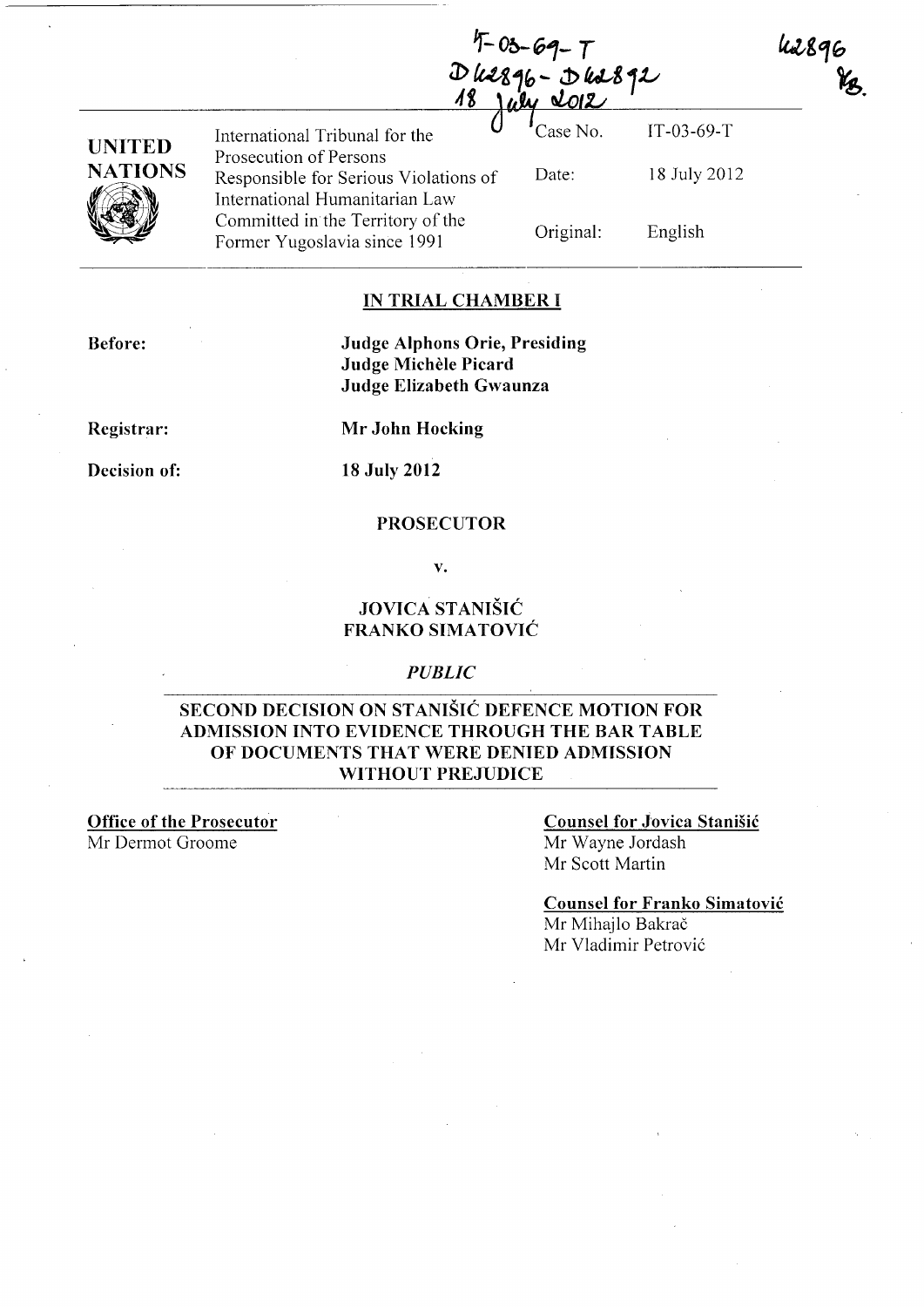# **I. PROCEDURAL HISTORY AND SUBMISSIONS OF THE PARTIES**

1. On 17 February 2012, the Stanisic Defence ("Defence") filed a motion requesting admission of 674 documents from the bar table ("Bar Table Motion").<sup>1</sup> On 23 and 24 May 2012, and 1, 6, and 14 June 2012, the Chamber issued nine decisions on the Bar Table Motion ("Bar Table Decisions") relating to the various categories of documents tendered therein.<sup>2</sup> On 23 May 2012, the Chamber issued the First Bar Table Decision, addressing three categories of the minutes of sessions of various bodies ("Session documents"): (1) Republika Srpska: Sessions of the Assembly, SDS Deputies' Club, Serbian National Council, Government and War Presidency ("Category 1 Session documents"); (2) Sessions and Decisions/Statements of the SFRY Presidency and the FRY Supreme Defence Council ("Category 2 Session documents"); and (3) Sessions of the FRY Council for coordination ("Category 3 Session documents").<sup>3</sup>

2. The Chamber stressed at the outset the importance of providing clarity and specificity as to how each document is relevant and fits into the Defence case when tendering documents from the bar table.<sup>4</sup> The Chamber admitted Category 1 Session documents bearing Rule 65 *ter* nos 1723-1725,2164,1736,2165,1675,1350,1352,1355,1357,1359, 1364, 1366, 1368, 1370, and 1372, and Category 2 Session documents bearing Rule 65 *ter* nos ID05302, ID05303, ID05304, 1D05306, 1416, 1417, 1421, 1422, and  $1427<sup>5</sup>$  The Chamber, however, denied admission of the remaining Session documents as the Defence did not identify the specific portions thereof which are relevant to its case, and/or did not provide sufficient page references in support of its general arguments, preventing the Chamber from being able to properly assess their relevance and probative value. <sup>6</sup>

3. On 5 June 2012, the Defence filed a motion requesting the admission of 99 documents from the bar table which were denied without prejudice through some of the Bar Table Decisions ("Motion"). The Defence submits that it has now sufficiently addressed the issues underlying the

 $\mathbf{1}$ Stanišić Defence Motion for Admission of Documents through the Bar Table, with Confidential Annexes A, B, and C, 17 February 2012.

 $\sqrt{2}$ First Bar Table Decision, 23 May 2012; Second Bar Table Decision, 23 May 2012; T. 19765-19768; Fourth Bar Table Decision, 24 May 2012; Fifth Bar Table Decision, 24 May 2012; Sixth Bar Table Decision, I June 2012; Seventh Bar Table Decision, 6 June 2012; Eighth Bar Table Decision, 6 June 2012; Ninth Bar Table Decision, 14 June 2012.

 $\mathcal{L}$ First Bar Table Decision, para. IS.

 $\overline{4}$ First Bar Table Decision, para. 23.

<sup>5</sup> First Bar Table Decision, para. 28.

<sup>6</sup> First Bar Table Decision, paras 25-27.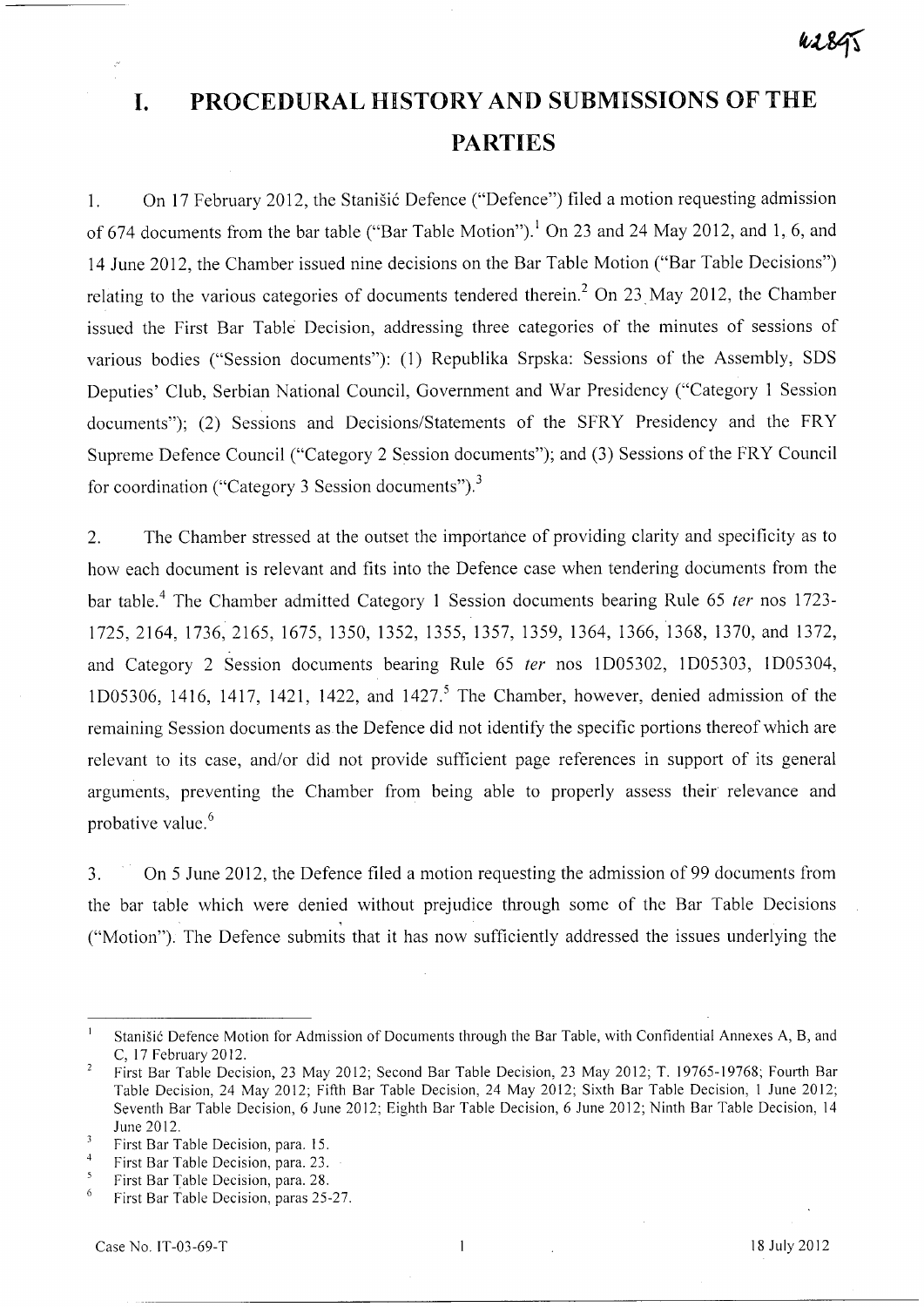Chamber's prior denial of admission without prejudice of many of the Session documents.<sup>7</sup> The Motion covers 25 Category 2 and one Category 3 Session documents. 8 The Defence indicates that it now seeks to tender excerpts of most of these Session documents, having allocated thereto the same Rule 65 ter numbers, save for the addition of a ".1" extension, as their counterparts in the Bar Table Motion.

4. On 19 June 2012, the Prosecution filed its response to the Motion ("Response"), providing its comments on each of the 27 Session documents.<sup>9</sup> While the Prosecution does not object to the admission of the Session documents subject of the Motion, it stresses that it has not had the opportunity to view the actual documents sought to be tendered as these have not been uploaded into eCourt.<sup>10</sup> The Prosecution has had to rely instead on the previously uploaded complete documents and focus its attention on the page numbers specified by the Defence in its bar table chart.<sup>11</sup> In addition to its comments on each Session document, the Prosecution stresses that the negative inference sought by the Defence from the minutes of the Supreme Defence Council ("SDC") is particularly weak in light of the nature of the SDC as laid down in the FRY Constitution, and of SDC-related documents not tendered by the Defence.<sup>12</sup> In this regard, the Prosecution notes that the text of Article 135 of the FRY Constitution is illegible in the English translation of P946, and requests that the document with Evidence Record Number 05209602 be attached to P946 as an additional English translation thereof.<sup>13</sup> If the Chamber admits the SDC records, the Prosecution intends to tender excerpts thereof which appear to refer to the RDB.<sup>14</sup>

5. On 28 June 2012, the Defence filed a Corrigendum correcting some of the page numbers and descriptions of the Session documents subject of the Motion, and tendering an additional document with 65 *ter* no. 1398.1 ("Corrigendum").<sup>15</sup>.

## **11. APPLICABLE LAW**

Stanišić Defence Motion for Admission of Documents into Evidence through the Bar Table of Documents that were Denied Admission.Without Prejudice, 5 June 2012, para. 6.

<sup>8</sup> The Category 2 Session documents are those with Rule 65 *ter* nos 1D05305.1, 1D05301.1, 1376.1, 1D02030.1, 1380.1,1005307.1,1382.1,1002585.1,1384.1, 1392.1, 1003598.1, 1399.1, 1003602.1,1003603.1,1003604.1, 1003606.1,1412.1,1413.1,1414.1,1415.1,1418.1, 1423.1, 1424.1, 1425, and 1426. The lone Category 3 Session document bears Rule 65 *ter* no. 1442.1.

 $\overline{9}$ Prosecution Response to Bar Table Motion, 19 June 2012.

 $^{10}$  Response, paras 15-16.

 $\frac{11}{12}$  Response, para. 16.

 $\frac{12}{13}$  Response, paras 5-10.

 $^{13}$  Response, FN 7.

<sup>&</sup>lt;sup>14</sup> Response, paras 8-10.<br><sup>15</sup> Stanišić Corrigandum

Stanišić Corrigendum to "Second Additional Motion for Admission of Documents into Evidence through the Bar Table" and "Motion for Admission of Documents into Evidence through the Bar Table of Documents that were Denied Admission Without Prejudice" both filed on 4 June 2012, 28 June 2012, paras 6-7.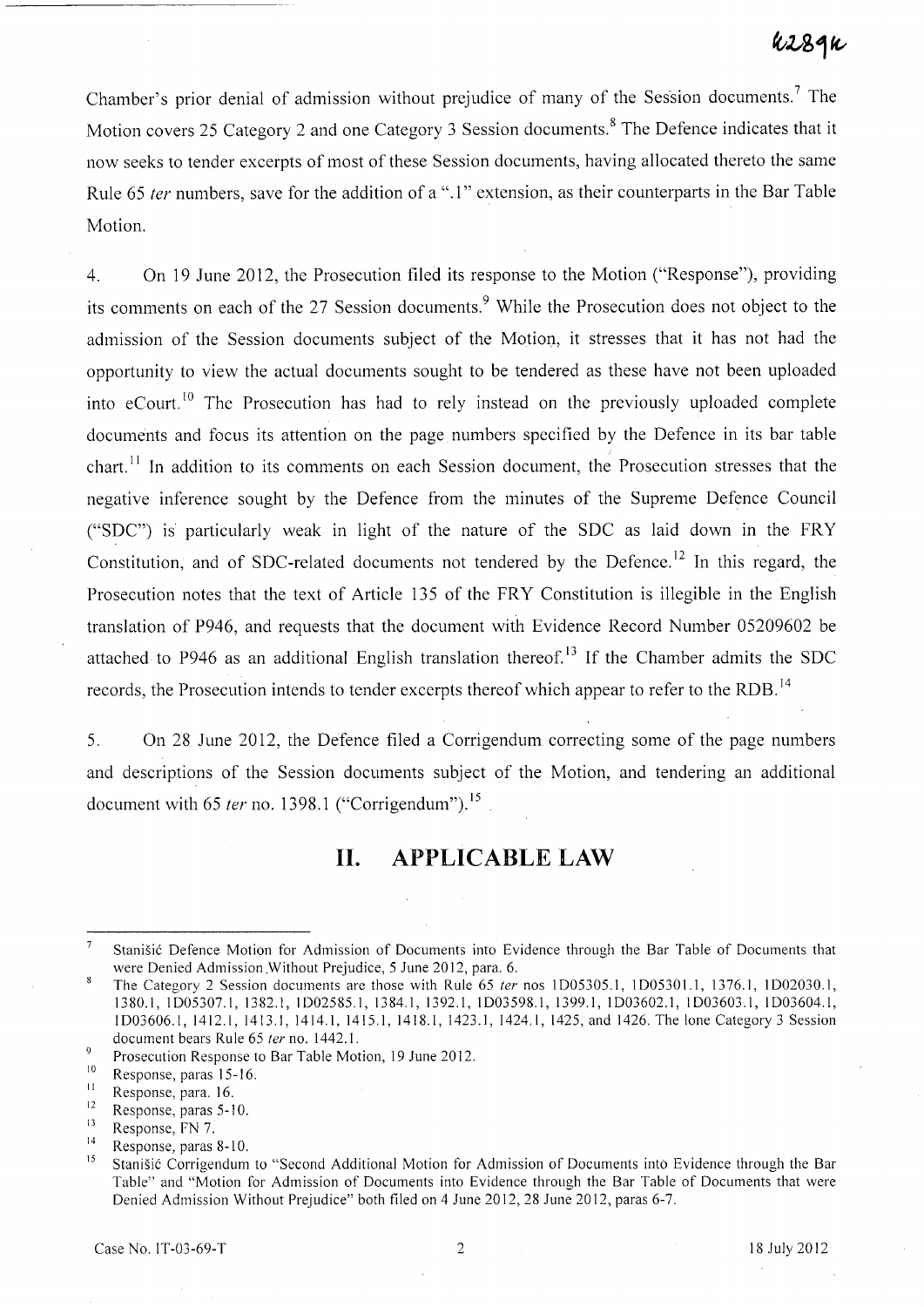6. The Chamber recalls and refers to the applicable law as set out in its First Bar Table Decision.<sup>16</sup>

# **Ill. DISCUSSION**

7. As with its previous Bar Table Decisions, the Chamber will deal with the various categories of documents subject of the Motion through separate decisions. The Chamber will address Categories 2 and 3 of the Session documents in the present decision, which were previously denied without prejudice in the First Bar Table Decision.<sup>17</sup> The Chamber has already issued a decision with respect to the personnel files previously denied admission without prejudice,<sup>18</sup> and will issue one further decision on the remainder of the Motion.

8. As noted above, the Prosecution does not object to the admission of any of the Session documents, but instead disputes the conclusions and negative inferences the Defence draws from them. 19 The Prosecution adds that it may tender additional portions of the Session documents or other documents in rebutta1.2o

9. The Defence indicates that the Session document with 65 fer number ID05305.1 was not on its Rule 65 fer document list. The Prosecution, however, has commented on this document and has not objected to its admission. The Chamber therefore *proprio motu* decides to add this document to the Defence Rule 65 fer exhibit list.

10. The Chamber has previously admitted excerpts of documents, provided that the parties have access to the sources thereof so as to be able to contextualize the excerpts tendered.<sup>21</sup> The Defence explains (i) the relevance and probative value of each of the 27 Session documents, and (ii) how they fit into its case, pointing to the relevant pages thereof.<sup>22</sup>

11. The Chamber observes, however, that the Defence seeks to draw various conclusions from the absence of any reference in these Session documents to Accused Stanisić or the Serbian DB. In relation to documents tendered to establish facts by negative inference, the Chamber reiterates its exhortation that the Defence provide clear references to such documents in its final brief, and to

<sup>19</sup> Response, para. 15, Confidential Annex A, pp. 1-149.<br><sup>20</sup> Pennance Confidential Annex A, pp. 1-140.

<sup>&</sup>lt;sup>16</sup> First Bar Table Decision, paras  $9-10$ .

<sup>&</sup>lt;sup>17</sup> Motion, Confidential Annex A, pp. 1-149...<br><sup>18</sup> Einst Desigion on Stanišić Defense Motion

First Decision on Stanišić Defence Motion for Admission of Documents into Evidence through the Bar Table of Documents that were Denied Admission Without Prejudice, 18 July 2012.

<sup>&</sup>lt;sup>20</sup> Response, Confidential Annex A, pp. 1-149.

<sup>&</sup>lt;sup>21</sup> T. 20150-20151.

<sup>22</sup> Motion, Confidential Annex A, pp. 1-149; Corrigendum, paras 6-7.